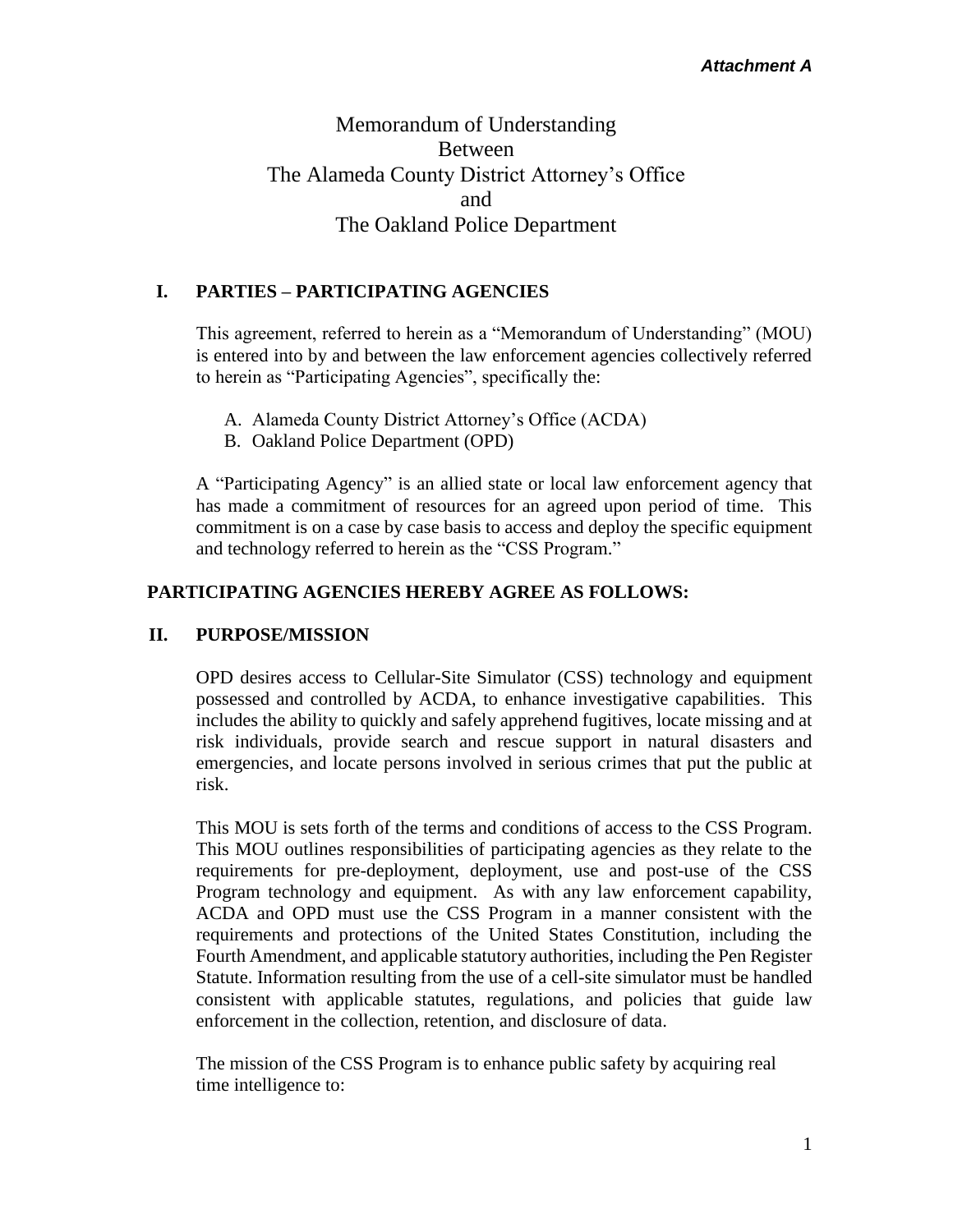- Increase opportunities to protect the public, enhance officer safety, and reduce deadly force encounters.
- **Apprehend fugitives.**
- Locate missing or at risk individuals.
- Locate victims of natural disasters.

## **III. EFFECTIVE DATE/DURATION/TERMINATION**

- A. This MOU shall become effective upon execution by all their respective representatives.
- B. The term of this MOU is five years from the effective date.
- C. The participating agencies will review the mission objectives and the need for continued operation under this MOU every 12 months.
- D. Either agency may withdraw from this agreement by written notice. Written notice of intent to withdraw must be provided to the other participating agencies within 30 days prior to the date of the intended withdrawal.
- E. Any amendment or extension shall be agreed upon by both parties.

## **IV. PROGRAM OVERSIGHT, MANAGEMENT, AND SUPERVISION**

### A. PROGRAM OVERSIGHT COMMITTEE

- 1. The Program Oversight Committee (Committee) shall be comprised of the Chief's designee from each participating agency.
- 2. The Committee shall meet annually to review and assess:
	- a. Program policies and procedures
	- b. Pre-deployment requirements
	- c. Operational guidelines
	- d. Reports of deployment
	- e. Policy compliance
	- f. Equipment condition
	- g. MOU terms and provisions
- 3. The Committee shall prepare a report to summarize its review and assessment and provide the report to each participating agency's Chief within ten days of completing the review and assessment.

### B. PROGRAM MANAGEMENT

1. ACDA Responsibilities: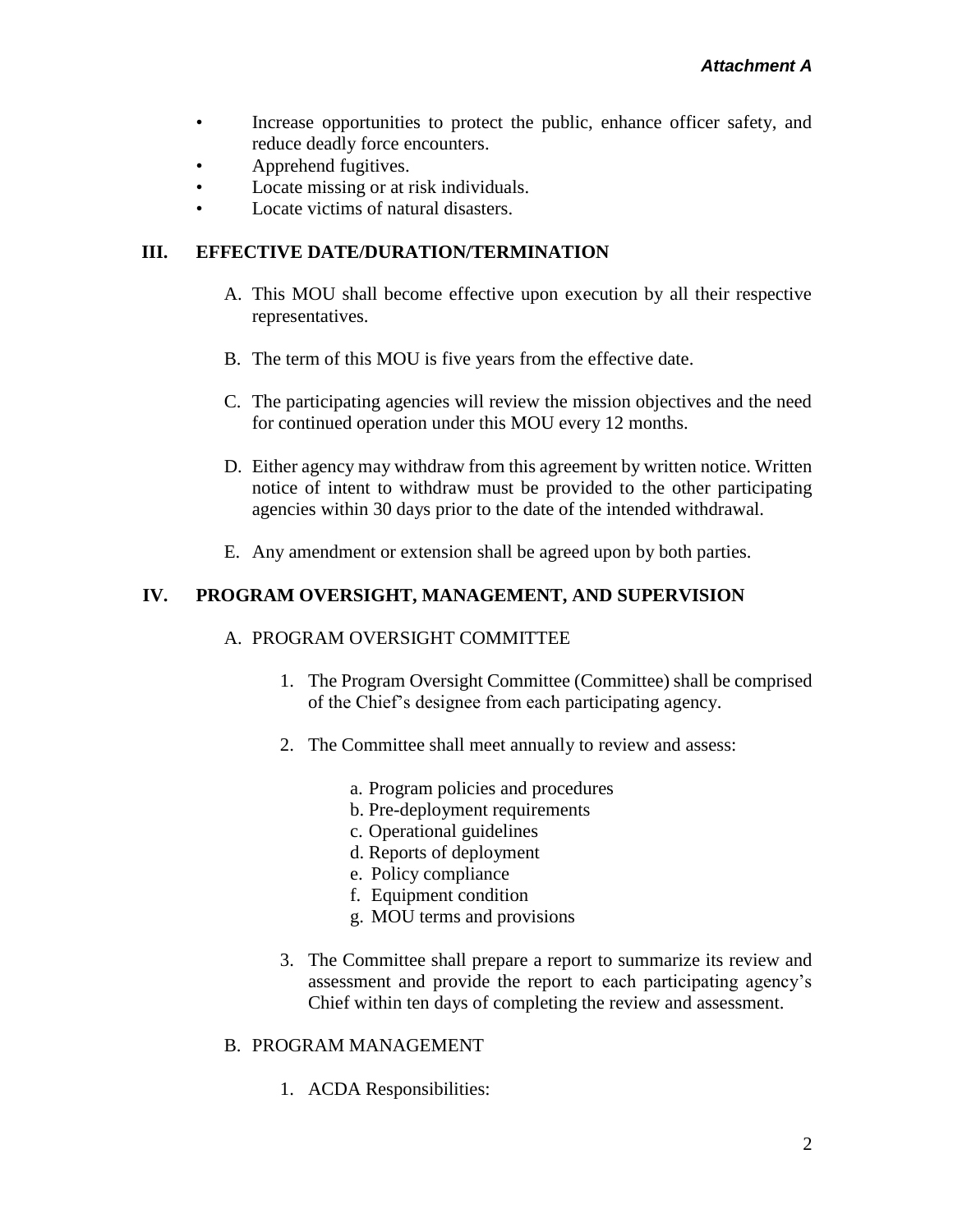- a. Assess and approve or deny CSS Program deployment requests
- b. Management and daily operation of the CSS Program
- c. Developing and preparing CSS Program policies and operating procedures
- d. Media releases regarding the CSS Program and its use
- e. CSS Program equipment maintenance and storage in a secured facility
- f. CSS Program equipment operating costs
- 2. Participating Agency Responsibilities

The following provisions will guide the participating agencies regarding resources, deployment, policy, training, and supervision.

- a. Each participating agency shall commit personnel to staff the CSS Program. ACDA will assign staff to each participating agency CSS Program deployment to assist with and monitor use of the equipment, data collection, and policy compliance.
- b. Each participating agency will assign supervisors and equipment operators (Operators) to the CSS Program. The personnel initially assigned to the CSS Program will be listed on Attachment A to this MOU. Additions, deletions, and temporary reassignments of personnel will be at the discretion of the respective participating agencies, with notice to the other participating agencies.
- c. Each participating agency will provide for the salary and employment benefits, including overtime, of their personnel assigned to the CSS Program. Each participating agency will retain control of its personnel's work hours, including the approval of overtime.
- d. Each participating agency shall designate qualified personnel (Operators) to complete training to operate the equipment and appropriately manage data obtained through its use. Only properly trained peace officers may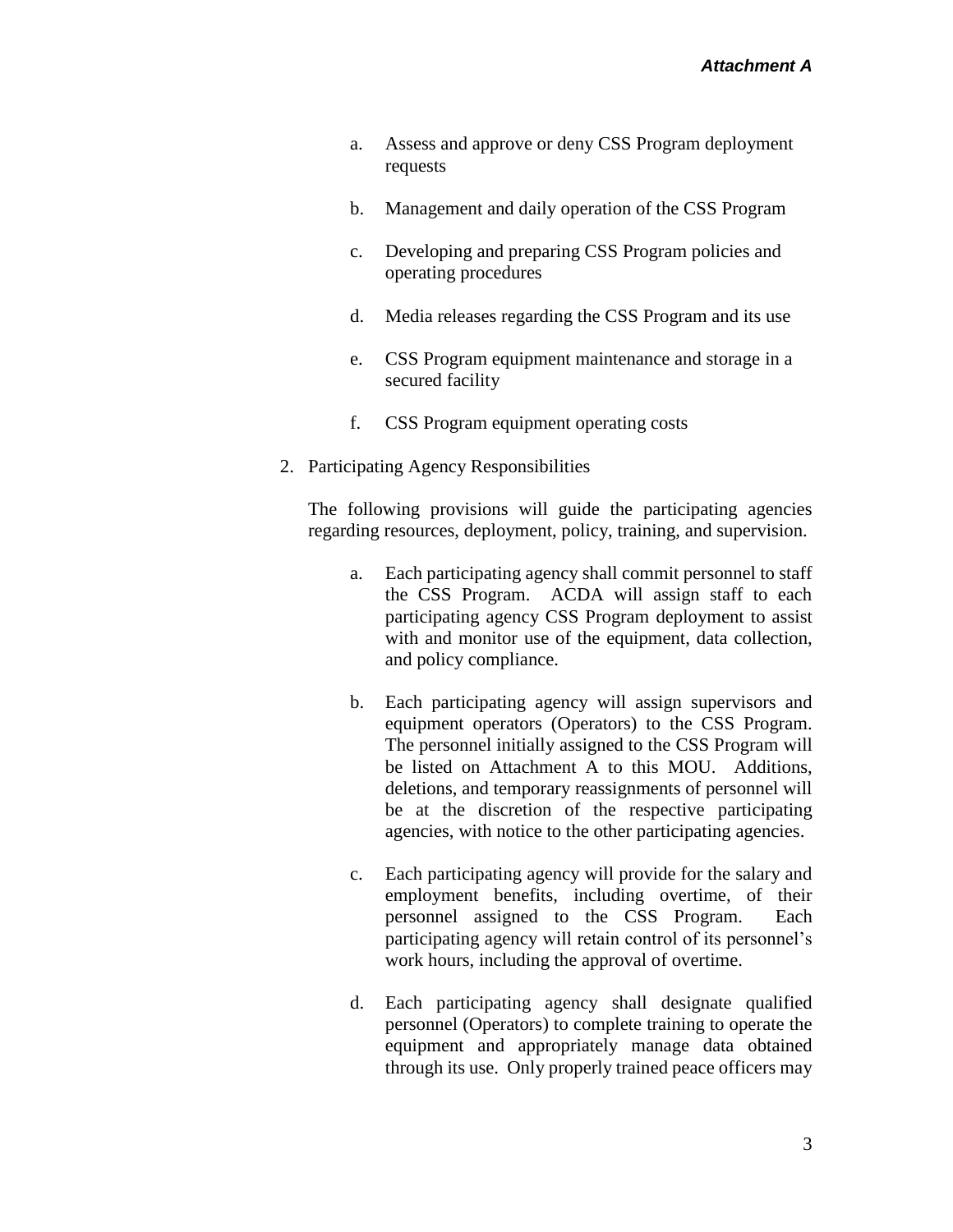operate the CSS Program equipment. Training is completed at the participating agency's expense.

- e. CSS Program Operators must meet the following minimum qualifications:
	- 1. Must be Peace Officers (830.1 PC)
	- 2. Must complete required training
	- 3. Must be familiar with the ACDA policy "Use of a Cell-Site Simulator"
	- 4. If operating the CSS vehicle, must have a valid California Driver's License
- f. CSS Program Coordinators

Each participating agency agrees to designate a Program Coordinator (Coordinator) to the CSS Program. These Coordinators are responsible for insuring compliance with this MOU and all related policies affecting CSS Program deployment and operations. The personnel assigned as Coordinators will be listed on Attachment B to this MOU. Additions, deletions, and temporary reassignments of personnel will be at the discretion of the respective participating agencies, with notice to the other participating agencies.

g. Operational Dispute Mediation

Operational disputes will normally be mutually addressed and resolved by the on-scene designated CSS Program supervisors. Any problems not resolved at this level will be referred to the CSS Program Coordinators identified in Attachment B of this MOU. However, the ACDA Chief of Inspectors or his/her designee is vested with the authority to resolve any dispute and to reverse decisions made at any level. Decisions by the ACDA Chief of Inspectors are final.

h. Identifying Cases for Deployment

The ACDA Chief of Inspectors or his/her designee shall assess and approve or deny each request for deployment based on the criteria set forth below.

The participating agencies agree to limit requests to use CSS Program resources to the following: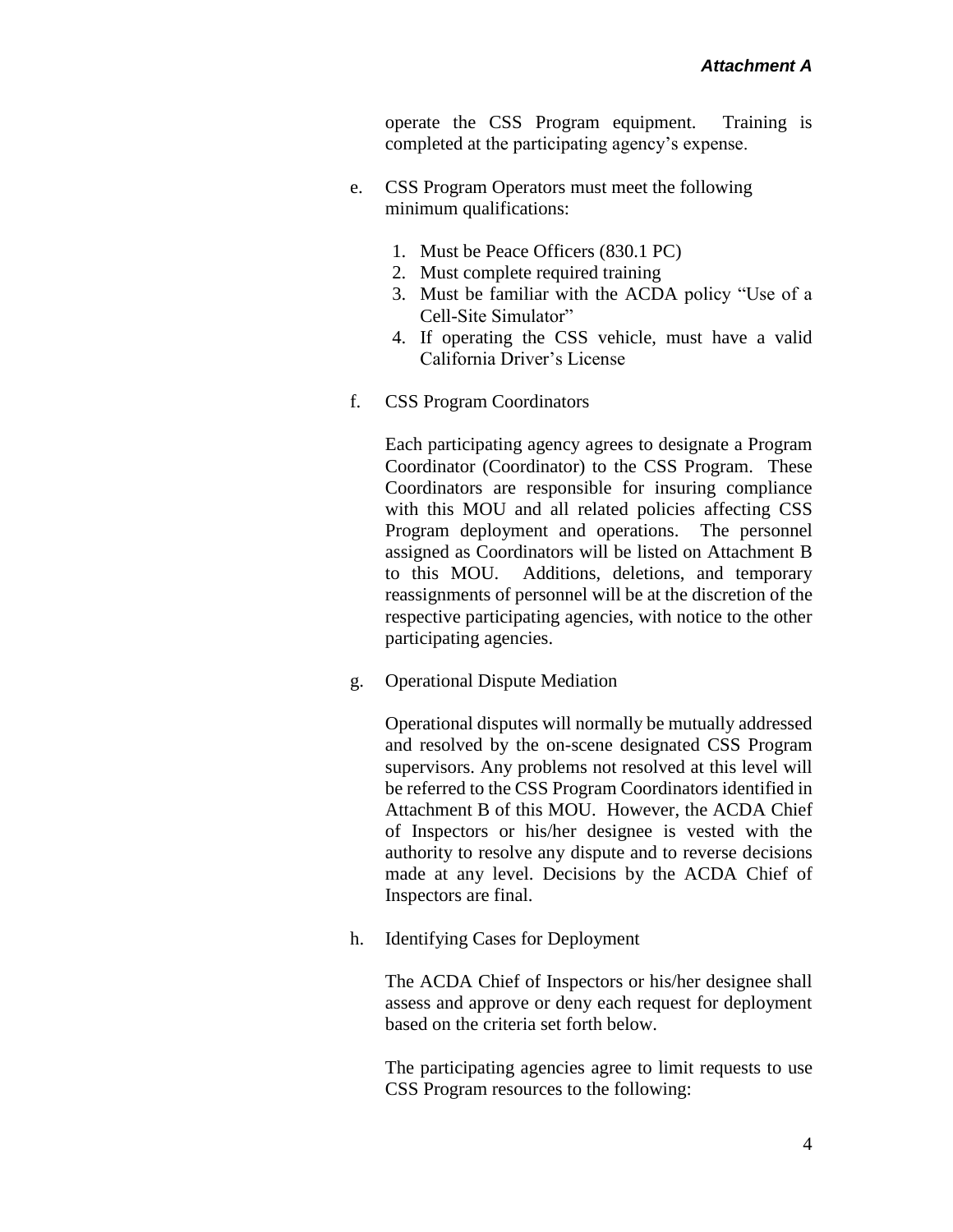### 1. **Pursuant to a search warrant<sup>1</sup>** :

- a. Investigations involving danger to the life or physical safety of an individual.
- b. Apprehension of a fugitive.

### 2. **Emergency**:

- a. The CSS program may be used, absent a search warrant, if a participating agency, in good faith, believes that *an emergency* involving danger of death or serious physical injury to any person exists.
- b. Search and rescue operations
- c. Missing or at risk person operations
- d. Warrantless CSS Program deployments must be approved per the provisions of this MOU.

### C. PROGRAM SUPERVISION

1. Operations

The Operator Supervisor is responsible for initiating, assigning, directing, monitoring, supervising, concluding and reporting CSS Program deployments for their respective agency.

2. Reporting (deployment)

The Operator Supervisor shall complete, consistent with applicable procedures, the required Incident Report to document the participating agency's use of the CSS Program equipment and will forward the report to the ACDA Chief of Inspectors within five days of concluding a CSS Program deployment.

3. Reporting (equipment)

 $\overline{a}$ 

The Operator Supervisor shall complete, consistent with applicable procedures, the required Incident Report to document any equipment failure, equipment damage or operational concern(s) related to

<sup>&</sup>lt;sup>1</sup> Any valid search warrant, including telephonic search warrants, satisfy this requirement.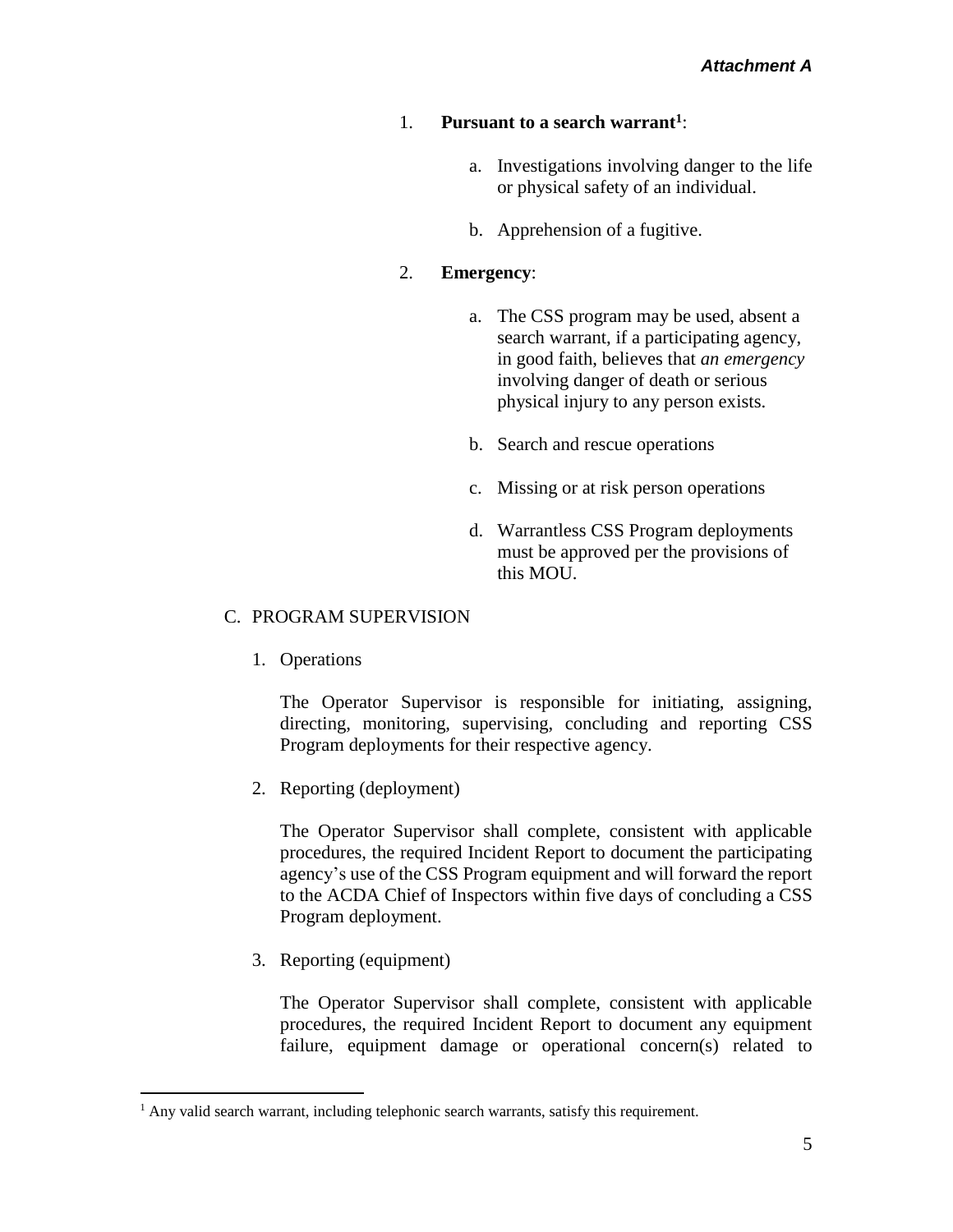equipment and will forward the report to the ACDA Chief of Inspectors as soon as is practical.

4. Complaints (personnel)

Each participating agency shall be responsible for receiving, investigating and adjudicating any personnel complaint(s) regarding their employee(s) arising out of the use of the CSS Program equipment or use of data obtained by the equipment.

5. General Guidelines

While all personnel assigned to the CSS Program will give primary consideration to the regulations and guidelines imposed by their own agency, they shall not violate policies and procedures imposed by the ACDA regarding the CSS Program. ACDA policies and procedures are controlling when participating agencies, authorized by this MOU, are assigned to a CSS Program deployment operation.

Each participating agency member assigned to the CSS Program will be provided with copies of the relevant ACDA policies and procedures. Participating agencies' policies may be more restrictive than ACDA policies in their decisions to request deployments of the CSS Program equipment. In those instances where participating agencies' policies are more restrictive that ACDA, then the participating agencies' policies are controlling.

#### **V. OUTSIDE AGENCY REQUESTS**

Outside agency requests for use of the CSS Program may be directed to any of the participating agencies. The participating agency shall forward the request only if the outside agency request meets the criteria described herein and the requesting agency's search warrant includes the Pen-Register and request for the use of the Cell-Site Simulator. It is the responsibility of the participating agency to review the search warrant and ensure that it is accurate and that there is probable cause to justify deployment. Participating agencies shall forward policy compliant requests to the ACDA Chief of Inspectors or his or her designee. If the request is (a) warrantless, and (b) an emergency, and (c) meets the criteria described in Part 4.B.2.h.2. of this MOU, if possible, the request shall-may be granted.

#### **VI. REPORTING**

ACDA will prepare and provide an Annual Report of CSS Program deployment activity to the Alameda County Board of Supervisors no later than February 15th of each year. The report will summarize the preceding calendar year's program activities.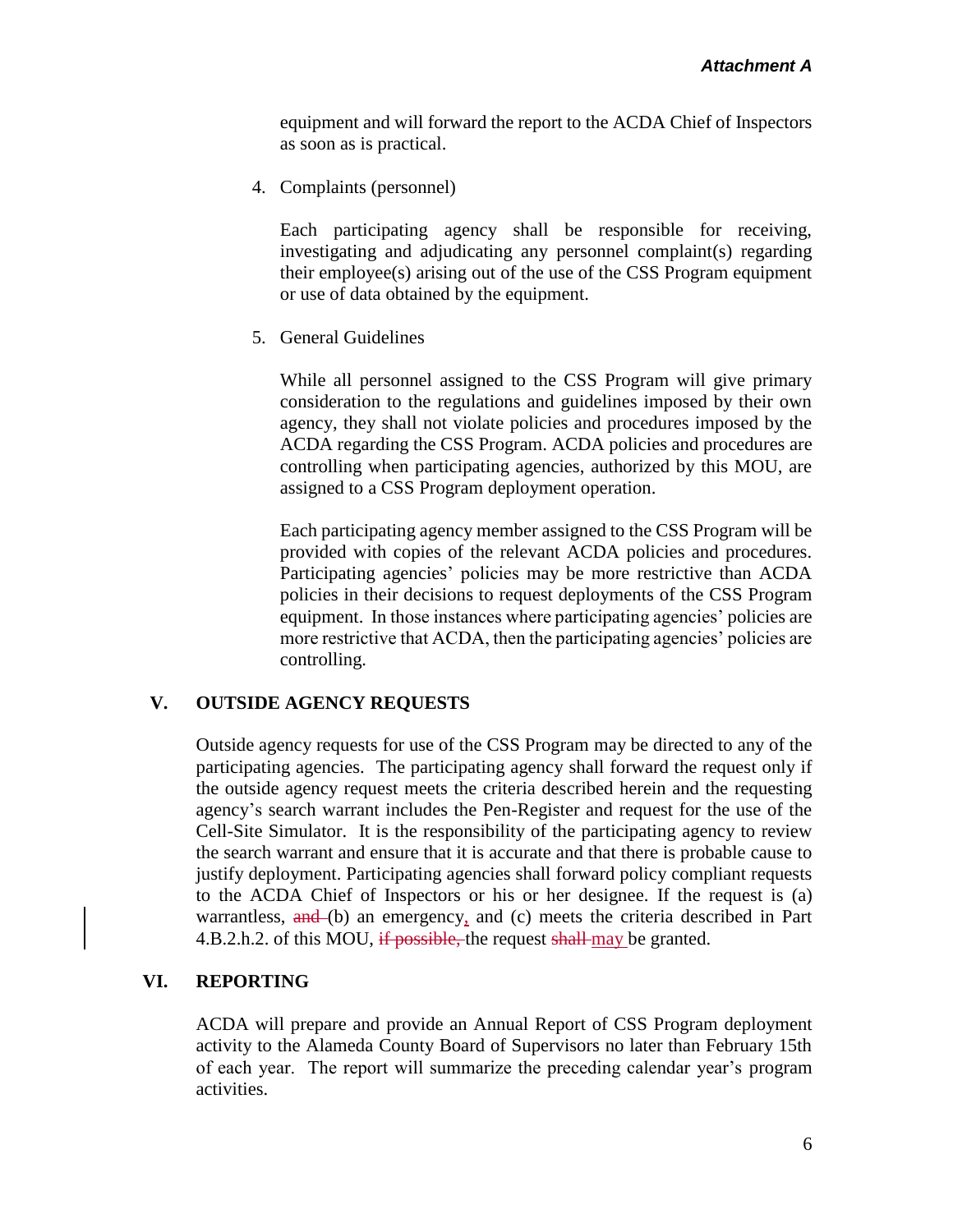### **VII. MEDIA RELATIONS**

1. CSS Program (general inquiries)

Media relations specific to the CSS Program, program equipment, program technology and program policies and procedures will be handled by the ACDA Public Information Officer.

Participating agencies will refer all press and media requests and inquiries regarding the CSS Program, program equipment, program technology and program policies and procedures to the ACDA Public Information Officer to the extent permissible by law.

2. CSS Program Deployments

Participating agencies will not give statements or release information to the media regarding any CSS Program deployment without the concurrence, where appropriate, of the prosecuting attorney and the ACDA Public Information Officer to the extent permissible by law.

### **VIII. PROGRAM AUDIT**

The operations under this MOU are subject to audit by the ACDA. OPD agrees to permit such audits and to maintain records relating to the terms, provisions and compliance of this agreement for the term of this MOU and, if an audit is being conducted, until such time as the audit is officially completed, whichever is greater. These audits may include review of any and all records, documents, and reports relating to this MOU, as well as the interview of any and all personnel involved in relevant CSS Program deployment operations. Examples of records are:

- Program Operator Training Record
- Search Warrant and Affidavit
- Agency policies and procedures

## **IX. LIABILITY**

Notwithstanding any other agreements, the City of Oakland agrees to hold harmless and indemnify Alameda County and/or ACDA against any legal liability with respect to bodily injury, death, and property damage arising out of the City's use of CSS equipment belonging to Alameda County and/or ACDA pursuant to this agreement except for such losses or damages which were caused by the sole negligence or willful misconduct of ACDA.

Further, Alameda County and/or ACDA agrees to hold harmless and indemnify the City of Oakland against any legal liability with respect to bodily injury, death, and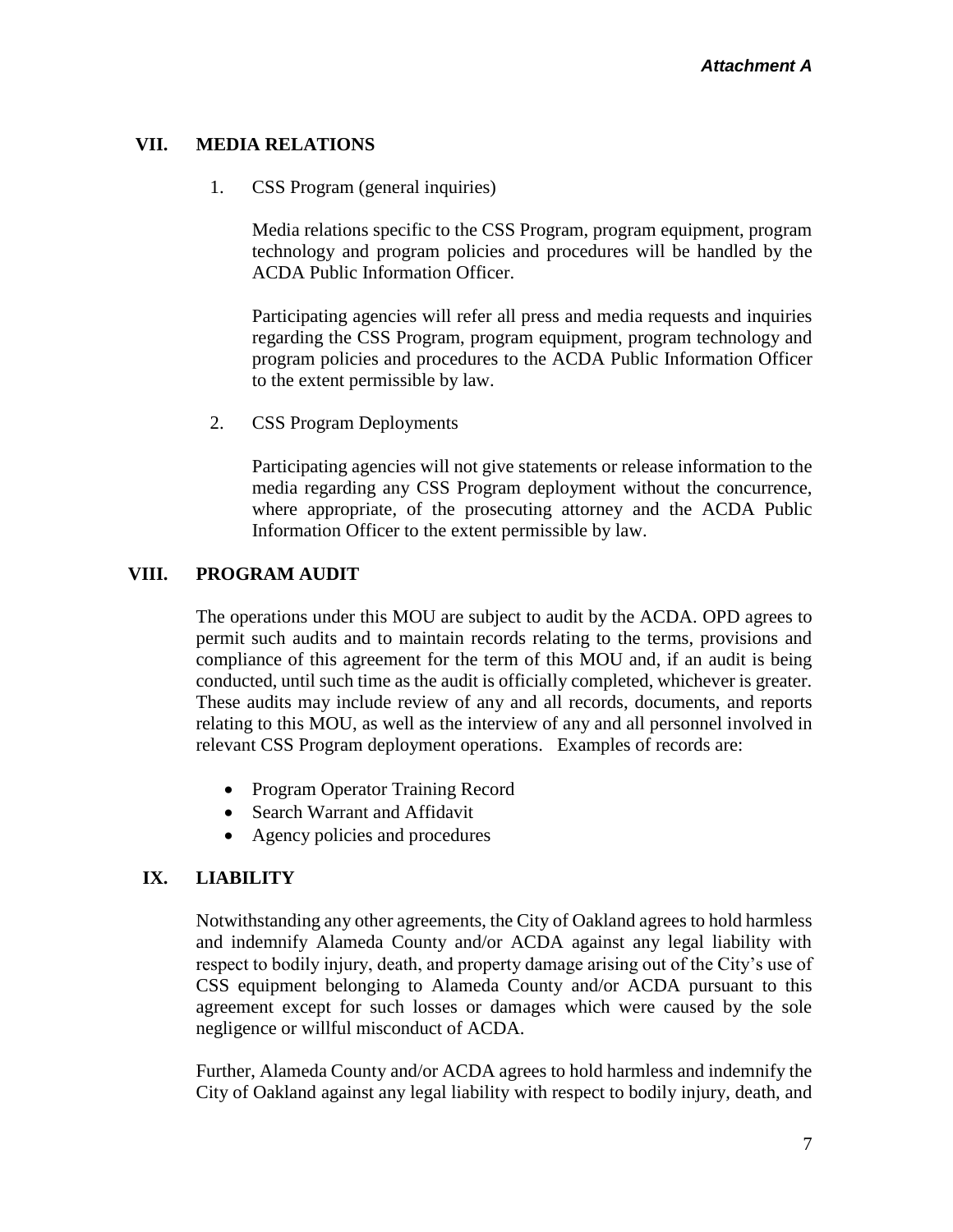property damage arising out of the ACDA's use CSS equipment belonging to the AC and/or ACDA pursuant to this agreement except for such losses or damages which were caused by the sole negligence or willful misconduct of the City of Oakland.

## **X. NOTICES**

Unless otherwise indicated elsewhere in this agreement, all written communications sent by the parties may be by U.S. mail, email or by facsimile, and shall be addressed as follows:

#### To: **Alameda County District Attorney's Office**

Lieutenant Daniel Lee Alameda County District Attorney's Office 1225 Fallon Street Oakland, California Phone: (510) 208-9879 Fax: (510) 271-5157 Email: daniel.lee@acgov.org

#### To: **Oakland Police Department**

Captain Darren Allison Oakland Police Department  $455$  7<sup>th</sup> Street Oakland, California 94607 Phone: (510) 238-3958 Fax: (510) 637-0166 Email: dallison@oaklandnet.com

### **XI. REVISIONS**

The terms of this MOU may be amended, modified, or revised in writing. Such amendment, modification, or revision will become effective upon the signatures of authorized representatives of all of the participating agencies.

## **IX. SIGNATORIES**

By: \_\_\_\_\_\_\_\_\_\_\_\_\_\_\_\_\_\_\_\_\_\_\_\_\_\_\_\_\_\_\_\_\_\_ Date: \_\_\_\_\_\_\_\_\_\_\_\_\_\_\_\_\_\_\_\_\_

 Name: Nancy E. O'Malley Title: District Attorney Agency: Alameda County District Attorney's Office